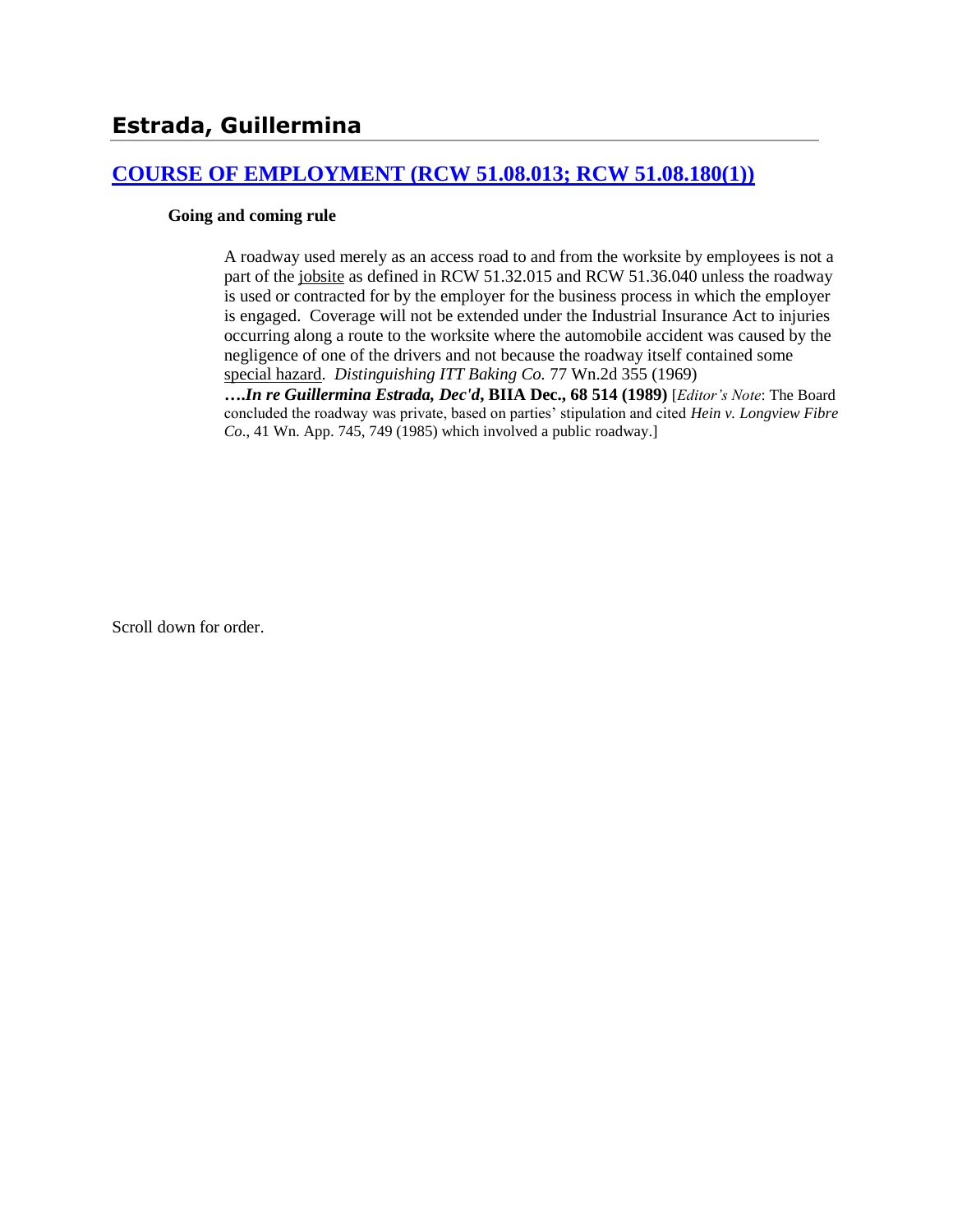### **BEFORE THE BOARD OF INDUSTRIAL INSURANCE APPEALS STATE OF WASHINGTON**

**) )**

**)**

**IN RE: GUILLERMINA ESTRADA, DEC'D, and, FRANCISCO ESTRADA** **DOCKET NOS. 68, 514 &68, 601**

**CLAIM NOS. J-377243 & J-371220 ) DECISION AND ORDER**

APPEARANCES:

Claimant and Surviving Spouse/Petitioner, Francisco Estrada, by Prediletto, Halpin, Cannon, Johnson & Scharnikow, per Fred Horning (withdrawn), and by Carlos H. Barr

Employer, Esparza Hauling, by Charles O. Shoemaker, Jr.

Employer, Green Circles Farm, Inc., by Harvey Faurholt

The Department of Labor and Industries, by The Attorney General, per Lani-Kai Swanhart, Assistant

These appeals were consolidated for purposes of hearing and decision. Both appeals were filed by Francisco Estrada. The appeal filed on August 20, 1984, in Docket No. 68,514, is from an order of the Department of Labor and Industries dated August 9, 1984 which denied survivor benefits to Mr. Estrada based on the Department's determination that at the time of the fatal injury, Guillermina Estrada was not acting in the course of her employment. The appeal filed on August 31, 1984, in Docket No. 68,601, is from an order of the Department of Labor and Industries dated August 23, 1984 which rejected Mr. Estrada's claim for the reason that at the time of the injury, he was not in the course of employment. Both orders are **AFFIRMED**.

# **EVIDENTIARY MATTERS**

The Board has reviewed the evidentiary rulings in the record of proceedings. Except for those noted below, all rulings are hereby affirmed. The hearsay objection raised by claimant's counsel during the testimony of Jack Fulk on March 15, 1988, beginning at p. 48, l. 10 is sustained and the testimony on p. 49, l. 23 through p. 50, l. 2 is stricken. In addition, the objection raised during Mr. Fulk's testimony, beginning at p. 51, l. 24, is sustained and Exhibit No. 20 is rejected because it was not properly authenticated pursuant to ER 902(d).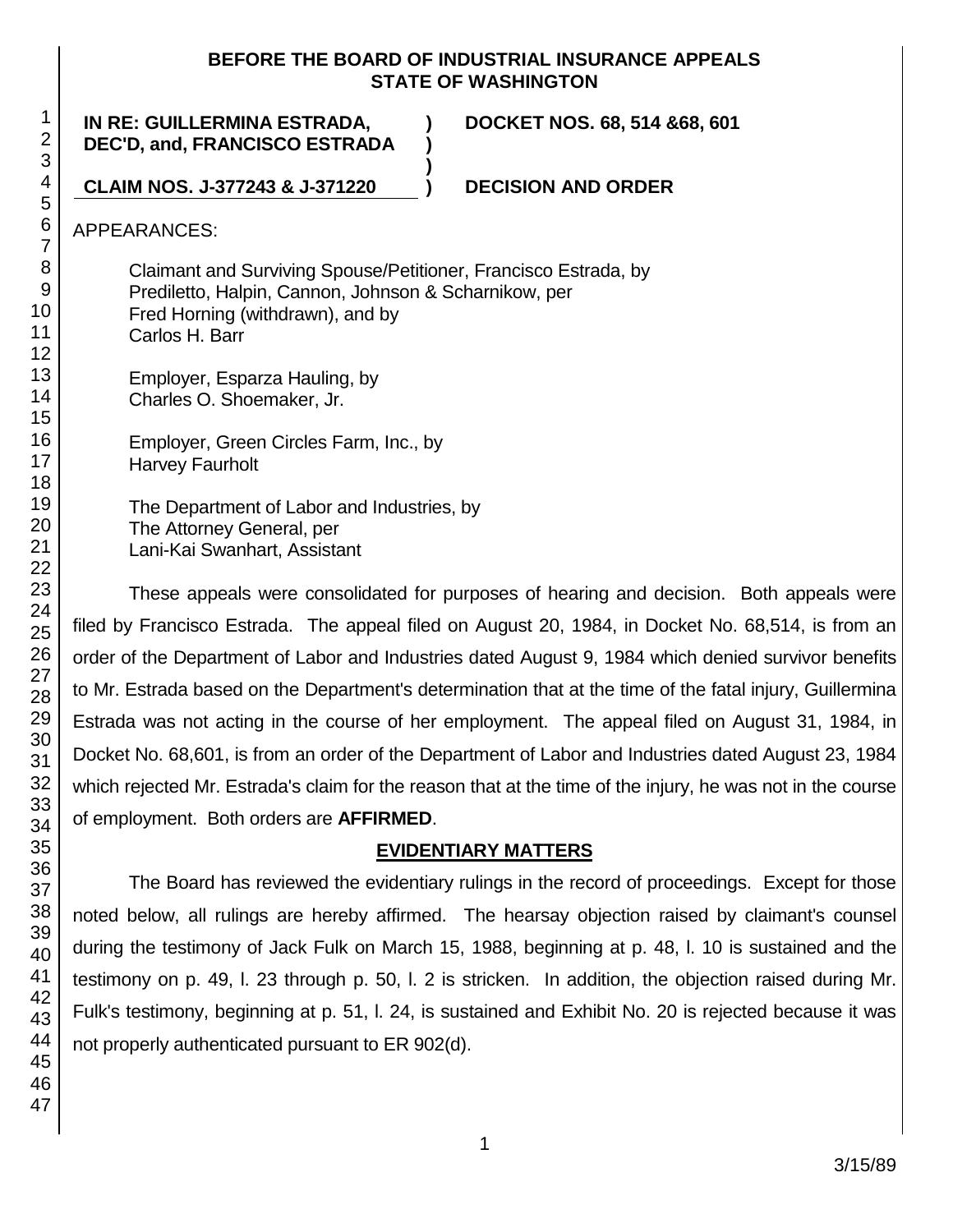#### **ISSUE**

Whether Mr. and Mrs. Estrada were employees of Esparaza Hauling and whether they were in the course of their employment when they were involved in an automobile accident on April 4, 1983 which resulted in Mrs. Estrada's death and injury to Mr. Estrada.

### **DECISION**

Pursuant to RCW 51.52.104 and RCW 51.52.106, these matters are before the Board for review and decision on a timely Petition for Review filed by the Department in response to a Proposed Decision and Order issued on August 12, 1988, in which the Department orders under appeal were reversed and this matter remanded to the Department of Labor and Industries to issue orders allowing both claims.

The evidence presented by the parties is well set forth in the Proposed Decision and Order. We agree with the conclusion of the Industrial Appeals Judge that an employer/employee relationship existed between Mr. and Mrs. Estrada and Esparza Hauling. We find it unnecessary to elaborate on the analysis contained in the Proposed Decision and Order on this point.

However, we disagree with the conclusion reached by the Industrial Appeals Judge that Mr. and Mrs. Estrada were in the course of their employment at the time the automobile accident occurred. The general rule is that a worker is not in the course of employment while commuting to and from the employer's place of business. Westinghouse v. Department of Labor and Industries, 94 Wn.2d 875 (1980). We find that the Estradas did not come within any exception to this general rule, since they were not on the jobsite at the time of the accident and since the special hazard exception does not apply.

RCW 51.32.010 provides, in part: "each worker injured in the course of his or her employment or his or her family or dependents in case of death of the worker, shall receive compensation in accordance with this chapter, . . .." The Legislature has defined "acting in the course of employment" to include "time spent going to and from work on the jobsite, . . . insofar as such time is immediate to the actual time that the worker is engaged in the work process in areas controlled by his or her employer, . . .." RCW 51.08.013. "Jobsite" is defined as "premises as are occupied, used or contracted for by the employer for the business or work process in which the employer is then engaged: ...." RCW 51.32.015; RCW 51.36.040.

The precise ownership of the road on which the automobile accident of April 4, 1983 occurred is not made absolutely clear by this record, especially with the exclusion of Exhibit No. 20. However,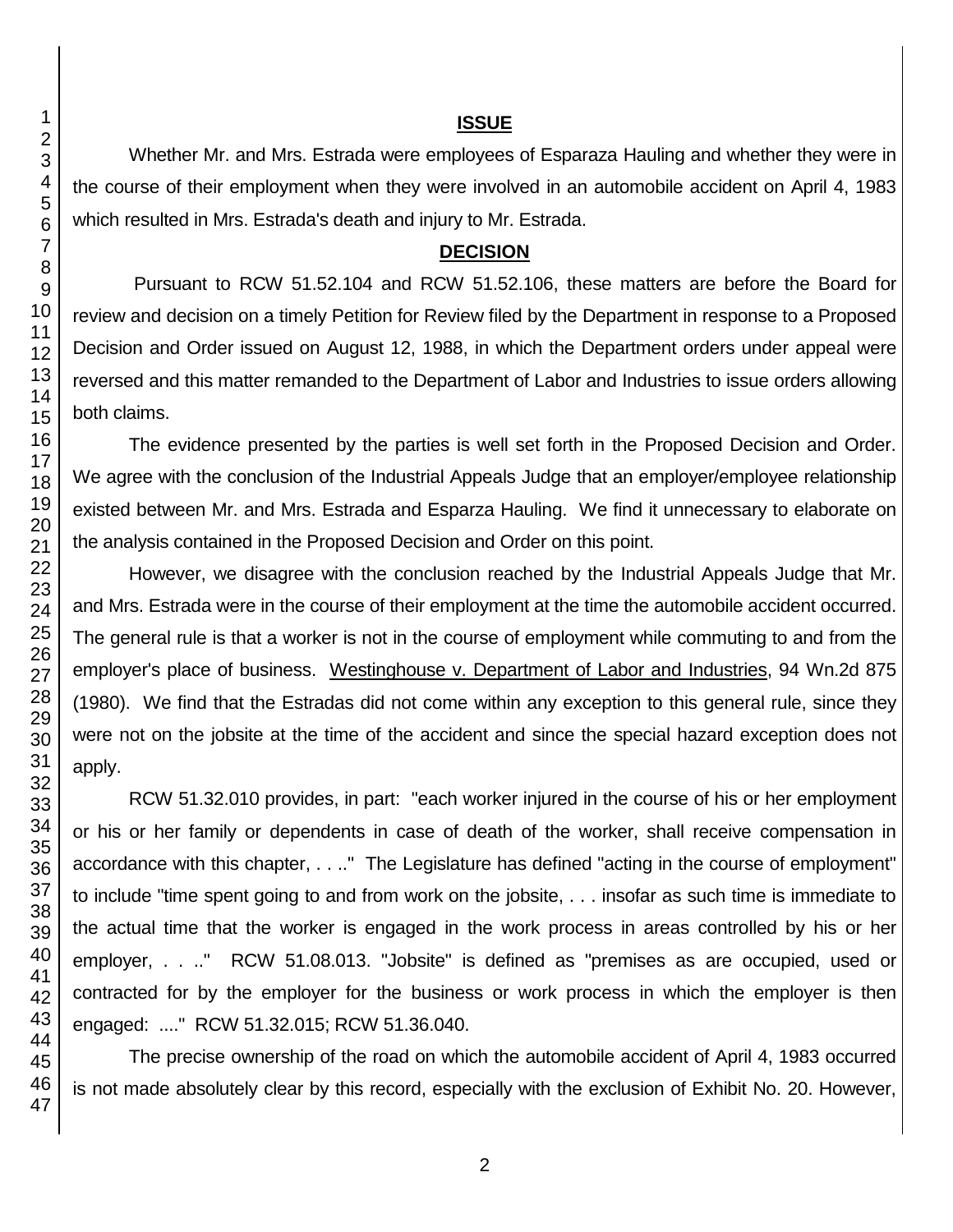the parties seem to agree that the road was private, was owned by Mercer Ranches, and that Green Circles Farm had an easement over the road for ingress and egress. See Claimant's Reply to Department's Petition for Review at 4, ll. 24-25; at 5, ll. 1-2, and ll. 6-8. Indeed, claimant concedes that "Exhibit 21 (obtained by Jack Fulk) shows that Green Circles had an easement for road purposes over the property of Mercer Ranches." Claimant's Reply to Department's Petition for Review at 5, ll. 6-8. In addition, claimant agreed to the admission of Exhibit No. 21 to evidence. Thus it is a reasonable inference from the evidence in the record that the April 4, 1983 accident occurred on a private road owned by Mercer Farms, over which Green Circles Farm had an easement.

The relationship between Green Circles and Esparza Hauling, the Estradas' employer, was that Esparza Hauling contracted with Green Circles Farm to cut and haul asparagus. On April 4, 1983 Mr. and Mrs. Estrada had completed their work for Esparza for the day and were driving home when the accident occurred. Mr. Estrada sustained injuries and Mrs. Estrada died as a result of their car going off the road.

In finding coverage under the Industrial Insurance Act, the Industrial Appeals Judge determined that the roadway on which the automobile accident occurred was part of Esparza Hauling's jobsite. We disagree. The roadway where the accident occurred was not used or contracted for by Esparza Hauling for the business or work process in which that employer was engaged as required by RCW 51.32.015 and RCW 51.36.040. In a remarkably similar case, the court of appeals concluded that the mere fact that the roadway on which the accident occurred was an access road used by employees in going to and coming from work is not a sufficient fact, standing alone, to make the roadway a "jobsite". Heim v. Longview Fibre Company, 41 Wash. App. 745, 749, 707 P.2d 689 (1985).

As in Heim, the conclusion that the roadway where the auto accident occurred was not a "jobsite" does not end our inquiry.

> . . . A location where a worker is injured which is outside of what might be considered the jobsite, as commonly described, can be viewed as a "jobsite" within the statutory definition, if it is along a so-called "hazardous route" to the work site. That concept of long standing has the effect of extending coverage under the Industrial Insurance Act to workers who are injured or killed while traversing a hazardous route, in close proximity to the employer's premises, which is the only practical route and/or one customarily and normally used by employees engaged in the immediate act of going to or coming from the actual situs of their work. ITT Continental Baking Co. v. Schneider, 27 Wn. App. 732, 621 P.2d 1294 (1980).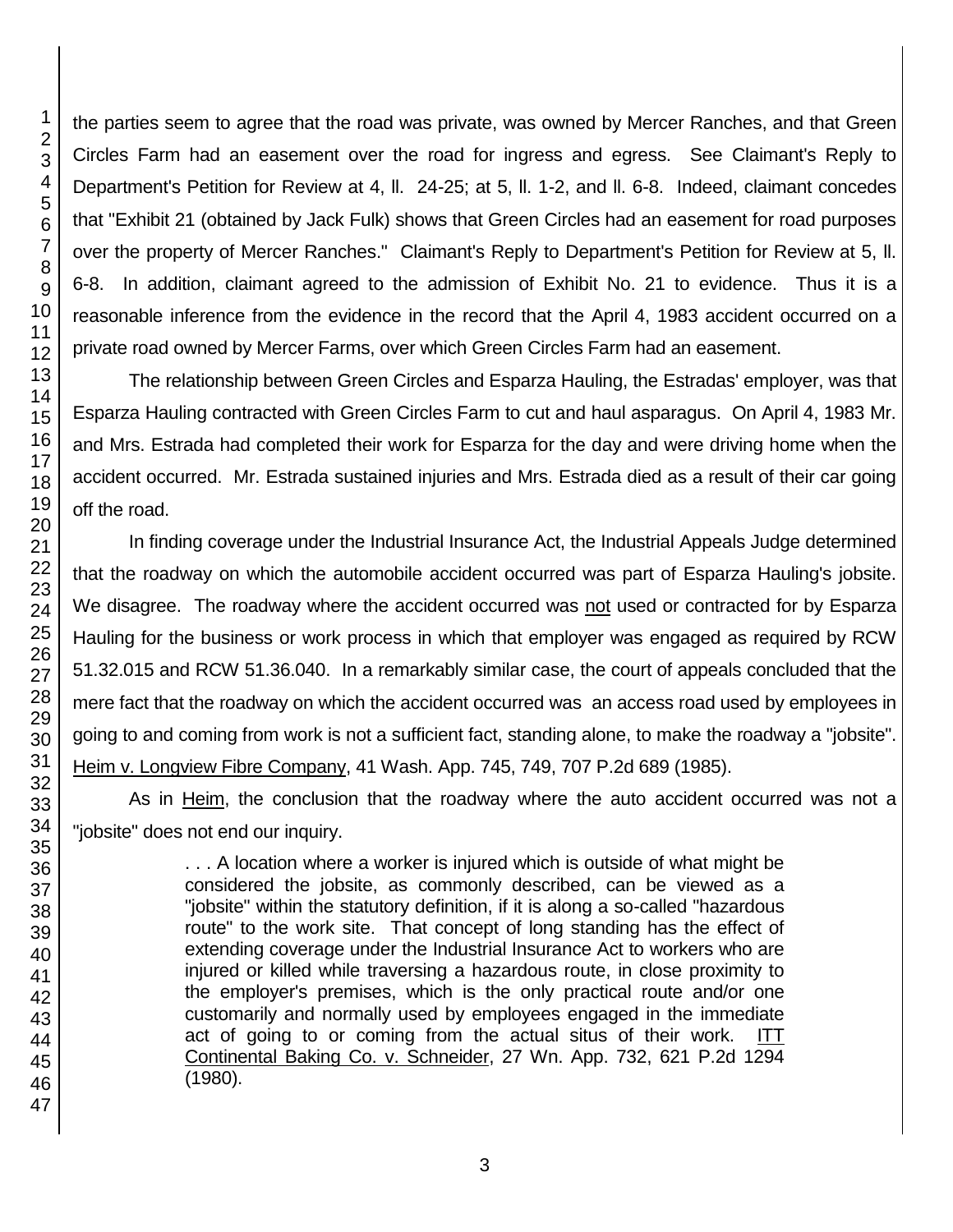Heim, at 749-750.

One part of the hazardous route exception test is met since it is apparent that the roadway in question was the only practical route into and out of Green Circles Farm. However, the accident causing Mrs. Estrada's death and Mr. Estrada's injuries occurred, according to Officer Richard Holman, because "[t]he speed of the vehicle was too fast for the conditions that existed at the time of the collision." TR 3/16/88 at 15.

Alternatively, according to Mr. Estrada's account, the accident was caused by a speeding car which passed him on a curve, raising dust, moving sideways towards him and blocking the road immediately in front of him. Mr. Estrada skidded, slammed on his brakes, and rolled off the side of the road.

Under either description, the accident was caused by the negligence of one of the drivers, not because the roadway itself contained some special hazard. According to Officer Holman, none of the characteristics of the road itself contributed to the accident. Claimant's Reply stresses the dust, curves, absence of guardrails and absence of speed limit signs. Yet these road conditions, which a number of witnesses found no different from other similar roads, did not cause the accident which occurred on April 4, 1983. Either Mr. Estrada's or another driver's negligence caused claimant's car to go off the road that day. Furthermore, Esparza Hauling neither owned nor controlled the use or maintenance of the roadway.

The facts in this case are distinguishable from the facts of ITT Baking Co., and In re Hamilton, 77 Wn.2d 355, 462 P.2d 917 (1969) both of which were cited by the claimant in his Reply to the Department's Petition for Review. The accident in ITT Baking Co. occurred because of the work process; Mr. Schneider was struck outside the bakery by a bakery pan truck. In Hamilton, the accident was not caused by the employer's work processes, but by conditions which the employer knew existed in the area which met the statutory definition of jobsite. In the case before us, the accident occurred off the employer's premises and did not arise from the employer's business.

The accident resulted in tragic consequences. However, the "hazardous route" exception has not been extended to provide coverage in such cases. Heim at 753. Therefore, after consideration of the Proposed Decision and Order, the Petition for Review filed thereto, the Claimant's Reply to the Department's Petition for Review, and a careful review of the entire record before us, we are persuaded that Mr. and Mrs. Estrada were not in the course of their employment at the time of their automobile accident on April 4, 1983 and the Department orders are hereby affirmed.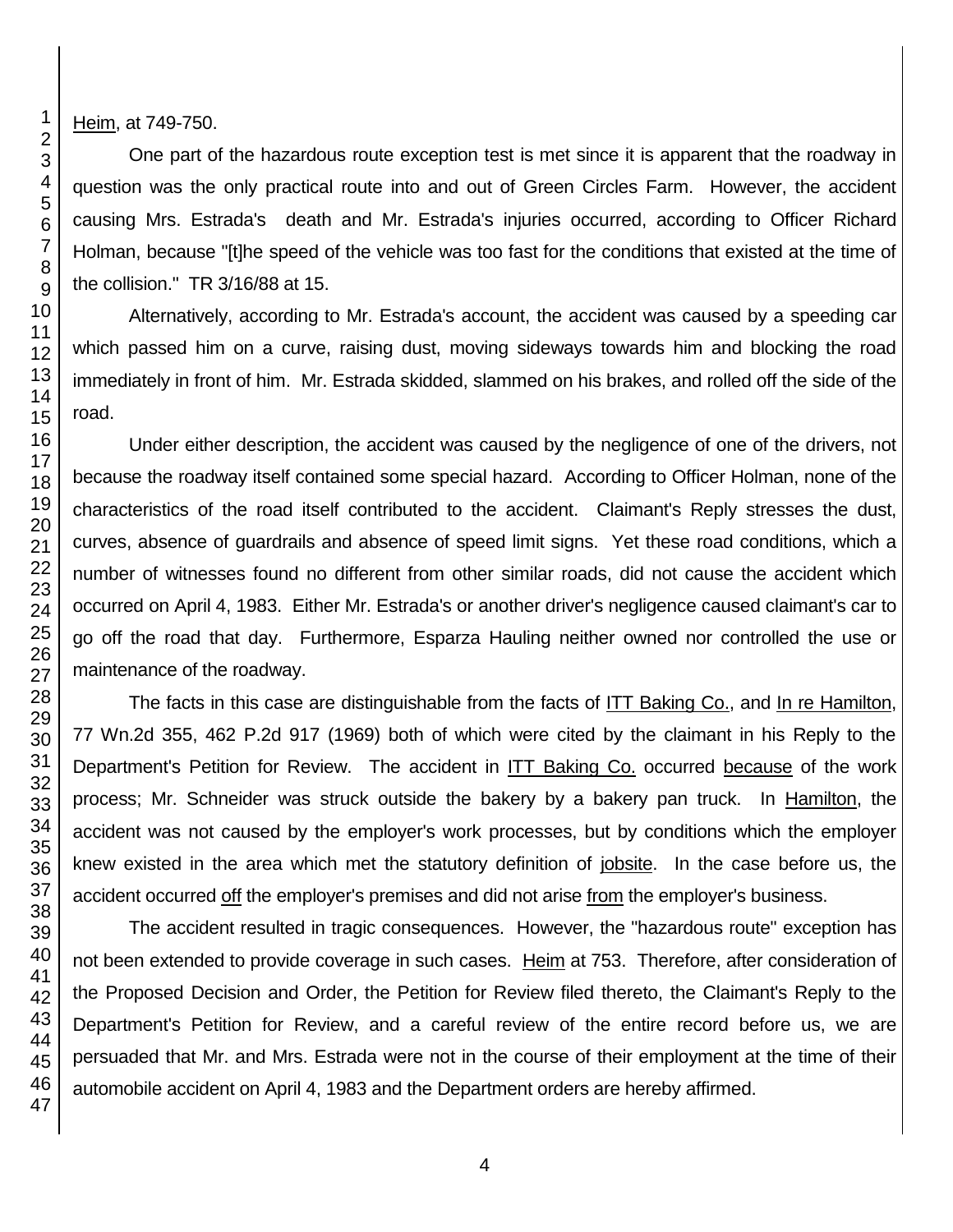## **FINDINGS OF FACT**

1. In Claim No. J-377243, Mr. Francisco Estrada, the husband of Guillermina Estrada, filed a claim for survivor benefits on his own behalf and on behalf of his children on January 13, 1984 and an accident report on February 8, 1984, with the Department of Labor and Industries, alleging that his wife had sustained an industrial injury on April 4, 1983 while in the course of her employment with Green Circles Farm that resulted in her death.

On August 9, 1984, the Department issued an order denying survivor's benefits based on the Department's determination that Guillermina Estrada was an employee of Esparza Hauling and died on April 7, 1983 as a result of an automobile accident on April 4, 1983, but at the time of the fatal injury, Guillermina Estrada was not acting in the course of her employment.

On August 20, 1984 Mr. Estrada filed a notice of appeal with the Board of Industrial Insurance Appeals and on August 31, 1984 the Board issued an order granting the appeal and assigning it Docket No. 68, 514 and directing that further proceedings be held in this matter.

2. In Claim No. J-371220, on January 23, 1984 Francisco Estrada filed a claim for an industrial injury while employed by Green Circles Farm. On June 19, 1984, the Department issued an order allowing the claim. On July 26, 1984, the Department held its June 19, 1984 order for naught. On August 23, 1984, the Department rejected the claim for the reason that at the time of the injury, the claimant was not in the course of his employment.

On August 31, 1984, the claimant filed a notice of appeal from that order. On September 25, 1984 the Board of Industrial Insurance Appeals issued an order granting the appeal, assigning it Docket No. 68, 601 and directing that further proceedings be held in this matter.

- 3. On April 4, 1983 Francisco and Guillermina Estrada were involved in an automobile accident on a private road owned by Mercer Farms, over which Green Circles Farm and an easement for ingress and egress.
- 4. Guillermina Estrada later died from injuries sustained as a result of this accident. Francisco Estrada was injured, receiving contusions and lacerations to his head, arms and hands.
- 5. Guillermina and Francisco Estrada were employed by Esparza Hauling Company. They were not employed by Green Circles Farm. Esparza Hauling had contracted with Green Circles Farm to cut and haul asparagus.
- 6. At the time of the accident, Mr. and Mrs. Estrada had completed their work for the day and were driving home.
- 7. The roadway on which the accident occurred was not used or contracted for by Esparza Hauling for the business or work process of the employer.